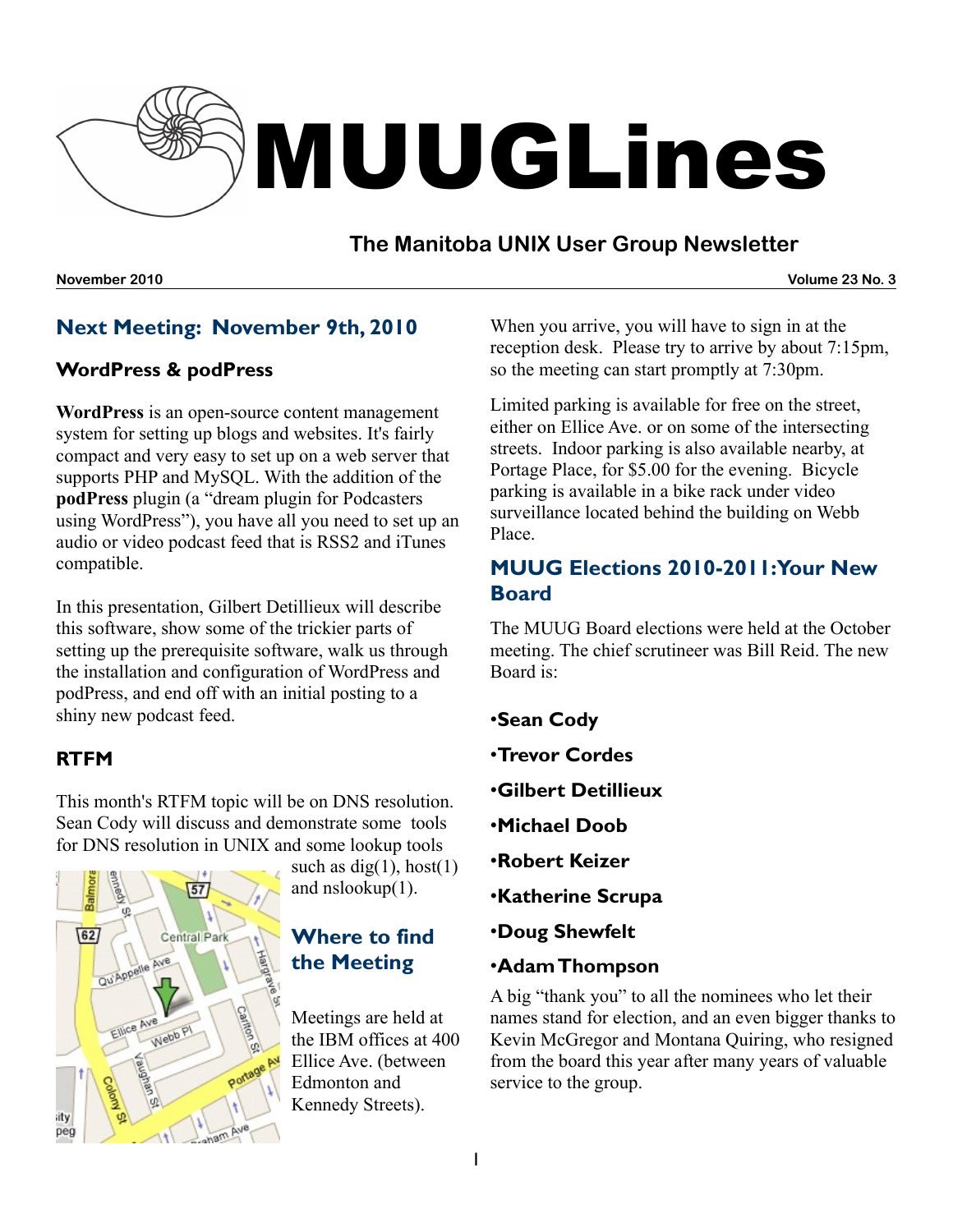The new board held their first meeting on October 26<sup>th</sup>, and elected the following executive officers for the current year:

| <b>President</b> | <b>Adam Thompson</b> |
|------------------|----------------------|
| Vice-president   | Katherine Scrupa     |
| <b>Secretary</b> | Gilbert Detillieux   |
| <b>Treasurer</b> | Doug Shewfelt        |

The board looks forward to serving you over the next year. If you have any questions or requests, feel free to contact them at <**[board@muug.mb.ca](mailto:board@muug.mb.ca)**>.

## **A Little Quiz**

There are two versions of awk commonly available on most UNIX systems: **gawk** and **mawk.** Both have the facility to extract substrings from a string. Here is the definition from the man page:

**substr(s, i [, n])**: Returns the at most **n**-character substring of **s** starting at **i**. If **n** is omitted, the rest of **s** is used.

Each line below prints out the evaluation of the corresponding substring:

**gawk** 'BEGIN {print substr("abcdefg",4,3)}' **mawk** 'BEGIN {print substr("abcdefg",4,3)}' **gawk** 'BEGIN {print substr("abcdefg",0,3)}' **mawk** 'BEGIN {print substr("abcdefg",0,3)}'

The output for the first pair of lines the result is identical: def

For the second pair of lines, the output for **gawk** is abc while the output for **mawk** is ab. Why?

## **OpenBSD turns 4.8.**

On November 1st, OpenBSD continues in it's biyearly release cycle and officially releases OpenBSD 4.8. The theme this time around is "El Puffiachi" and the song for this release is all instrumental. Along with the usual hardware support expansion and many bug fixes and enhancements to devices (such a suspend/resume) the new major tools introduced in

this release is and Internet Key Exchange version 2 daemon (iked(8)) and the long awaited LDAP daemon with surrounding tools to bind it to authentication (ldapd(8)). With this release comes a migration to GCC4 as well as support for certificates in SSH (specifically PEM and PKCS formatted CA and client certificates).

# **Ubuntu releases Maverick Meerkat**

Maverick Meerkat is the code name for Ubuntu 10.10, released on 10 October 2010. Some of the new features are indicated in the news release from the Canonical web site:

Focused on home and mobile computing users, Ubuntu 10.10 introduces an array of online and offline applications to Ubuntu Desktop Edition with a particular focus on the personal cloud. Ubuntu Netbook Edition users will experience an all-new desktop interface called 'Unity' -- specifically tuned for smaller screens and computing on the move.

Ubuntu One, the personal cloud service for Ubuntu users, includes new services and expanded features, significant performance enhancements and interoperability with other operating systems including Google's Android, Apple's iPhone and Microsoft Windows.

The Ubuntu Software Centre, which gives users instant access to thousands of applications, games and tools, now includes the ability to purchase commercial applications, providing a unified portal for both free and commercial software. The Ubuntu community is putting renewed focus on attracting application developers and software publishers to make their work available to Ubuntu users. The universe of applications, both free and commercial, certified on Ubuntu continues to grow.

## **VMwareTools kernel driver now enabled in OpenBSD-current.**

As implied by David Gwynne on the openbsd-tech mailing list (**[http://marc.info/?l=openbsd](http://marc.info/?l=openbsd-tech&m=128805666817000&w=2)[tech&m=128805666817000&w=2](http://marc.info/?l=openbsd-tech&m=128805666817000&w=2)**) and his twitter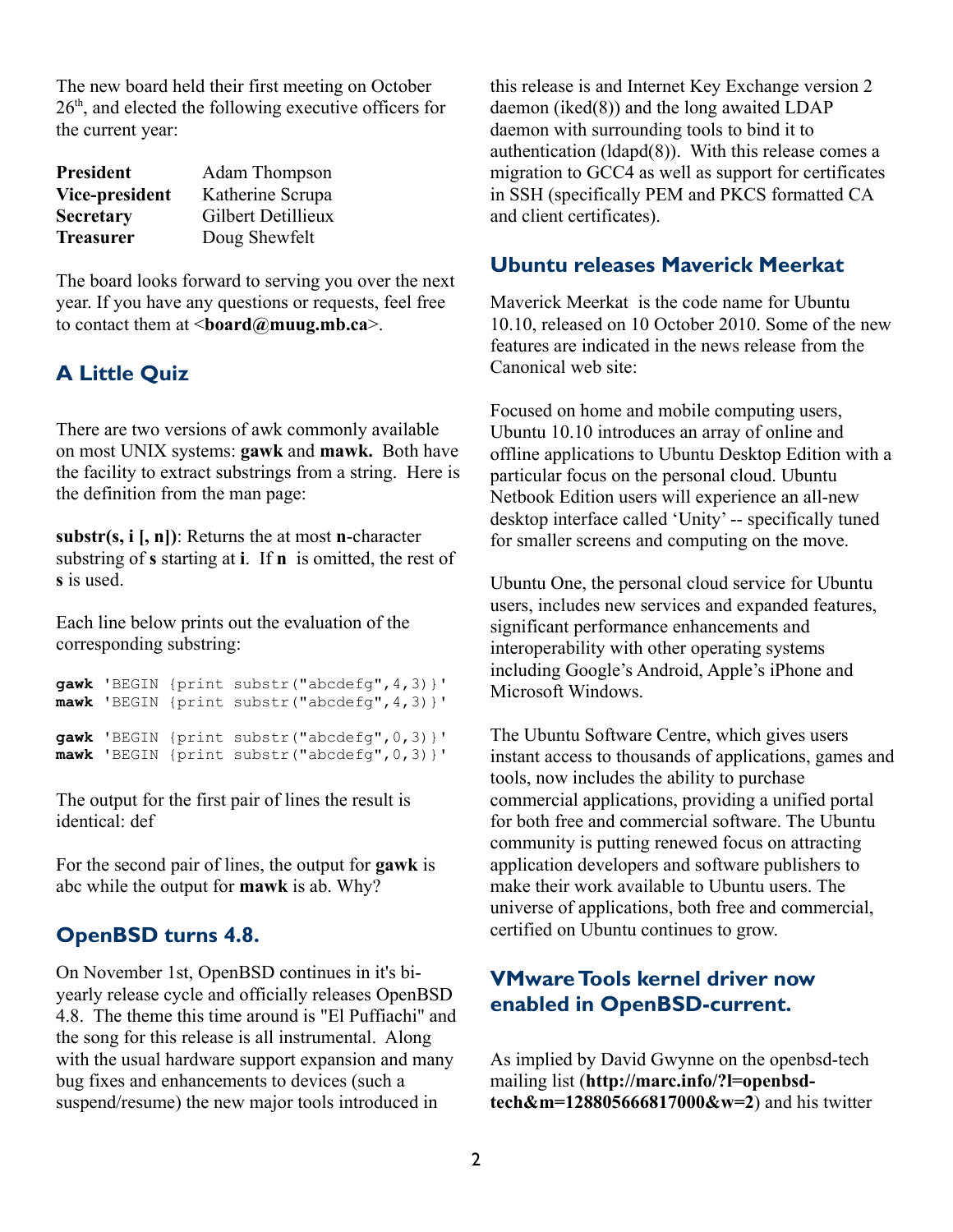feed the vmt(4) driver (**[http://www.openbsd.org/cgi](http://www.openbsd.org/cgi-bin/man.cgi?query=vmt&apropos=0&sektion=0&manpath=OpenBSD+Current&arch=i386&format=html)bin/man.cgi?query=vmt&apropos=0&sektion=0& [manpath=OpenBSD+Current&arch=i386&format](http://www.openbsd.org/cgi-bin/man.cgi?query=vmt&apropos=0&sektion=0&manpath=OpenBSD+Current&arch=i386&format=html) [=html](http://www.openbsd.org/cgi-bin/man.cgi?query=vmt&apropos=0&sektion=0&manpath=OpenBSD+Current&arch=i386&format=html)**) is now enabled in OpenBSD-current. This work, done by David Gwynne and Jonathan Matthew, is some glue to allow Vmware-based VM's to interact with the host as well as to respond to host-external stimuli (like shutdown, suspend and resume) in addition to the traditional clock sync. For those of you using VMware as a guest VM this a huge step in using OpenBSD as a virtualized guest in production environments.

## **"MUUG" group now on LinkedIn!**

While not new news, it hasn't been officially announced, MUUG has an online presence on the professional social networking site LinkedIn. The LinkedIn group is moderated by the MUUG board (specifically Mr. Thompson) and if you are a member in good standing and a user of LinkedIn then please join the group. You can view the group by either searching for "MUUG" in the groups section or by using this link:

**[http://www.linkedin.com/groups?home=&gid=110](http://www.linkedin.com/groups?home=&gid=1102007&trk=anet_ug_hm) [2007&trk=anet\\_ug\\_hm](http://www.linkedin.com/groups?home=&gid=1102007&trk=anet_ug_hm)**

## **What's in a (cpu) name?**

If you want to know lots about the cpu on your computer, take a look at the file /proc/cpuinfo. On my computer, the interesting bits look like:

| Processor                 |                | : 0            |                           |  |
|---------------------------|----------------|----------------|---------------------------|--|
| vendor id                 |                | : GenuineIntel |                           |  |
| cpu family                |                | : 6            |                           |  |
| model                     |                | : 23           |                           |  |
| model name                |                |                | : Intel(R) Core(TM)2 Quad |  |
| CPU    Q9650    @ 3.00GHz |                |                |                           |  |
| stepping                  |                | : 10           |                           |  |
| cpu MHz                   |                | : 1998.000     |                           |  |
| cache size                |                | : 6144 KB      |                           |  |
| physical id               | $\colon 0$     |                |                           |  |
| siblings                  | $\therefore$ 4 |                |                           |  |
| core id                   |                | $\colon 0$     |                           |  |
| cpu cores                 |                | : 4            |                           |  |
| apicid                    |                | $\overline{0}$ |                           |  |
| initial apicid            | $\ddot{\cdot}$ | $\overline{0}$ |                           |  |
| fpu                       |                | : yes          |                           |  |
| fpu exception             |                | : yes          |                           |  |
| cpuid level               |                | : 13           |                           |  |
| wp                        |                | yes            |                           |  |
|                           |                |                |                           |  |

flags : fpu vme de pse tsc msr pae mce cx8 apic sep mtrr pge mca cmov pat pse36 clflush dts acpi mmx fxsr sse sse2 ss ht tm pbe syscall nx lm constant\_tsc arch perfmon pebs bts rep\_good aperfmperf pni dtes64 monitor ds\_cpl vmx smx est tm2 ssse3 cx16 xtpr pdcm sse4\_1 xsave lahf\_lm tpr shadow vnmi flexpriority bogomips : 5998.94 clflush size : 64 cache alignment : 64 address sizes : 36 bits physical, 48 bits virtual

Much of the information is pretty straightforward (although it is interesting the the model name and cpu Mhz fields have different values for the speed of the chip). The real mystery is the list of flags. These indicate the extras available on your chip. Let's take a look at a few of them:

**fpu**: floating point unit present **de**: debugging extensions **pse**: page size extensions **tsc**: time stamp counter **pae**: physical address extensions **mce**: machine check exception **apic**: advanced programmable interrupt controller **mtrr**: memory type range register **mca**: machine check architecture **cmov**: conditional move/compare instruction **pat**: page attribute table **pse36**: page size extensions **clflush**: cache line flush **dts**: digital thermal sensor **acpi**: advanced configuration and power interface **fsxr**: FXSAVE/FXRSTOR **sse**: Streaming SIMD extensions **ss**: self snoop **ht**: hyper-transport **tm**: thermal monitor **tm2**: thermal monitor 2 **pbe**: pending break encoding **nx**: disable execute command available **lm**: long (64 bit) mode **svm**: secure virtual machine